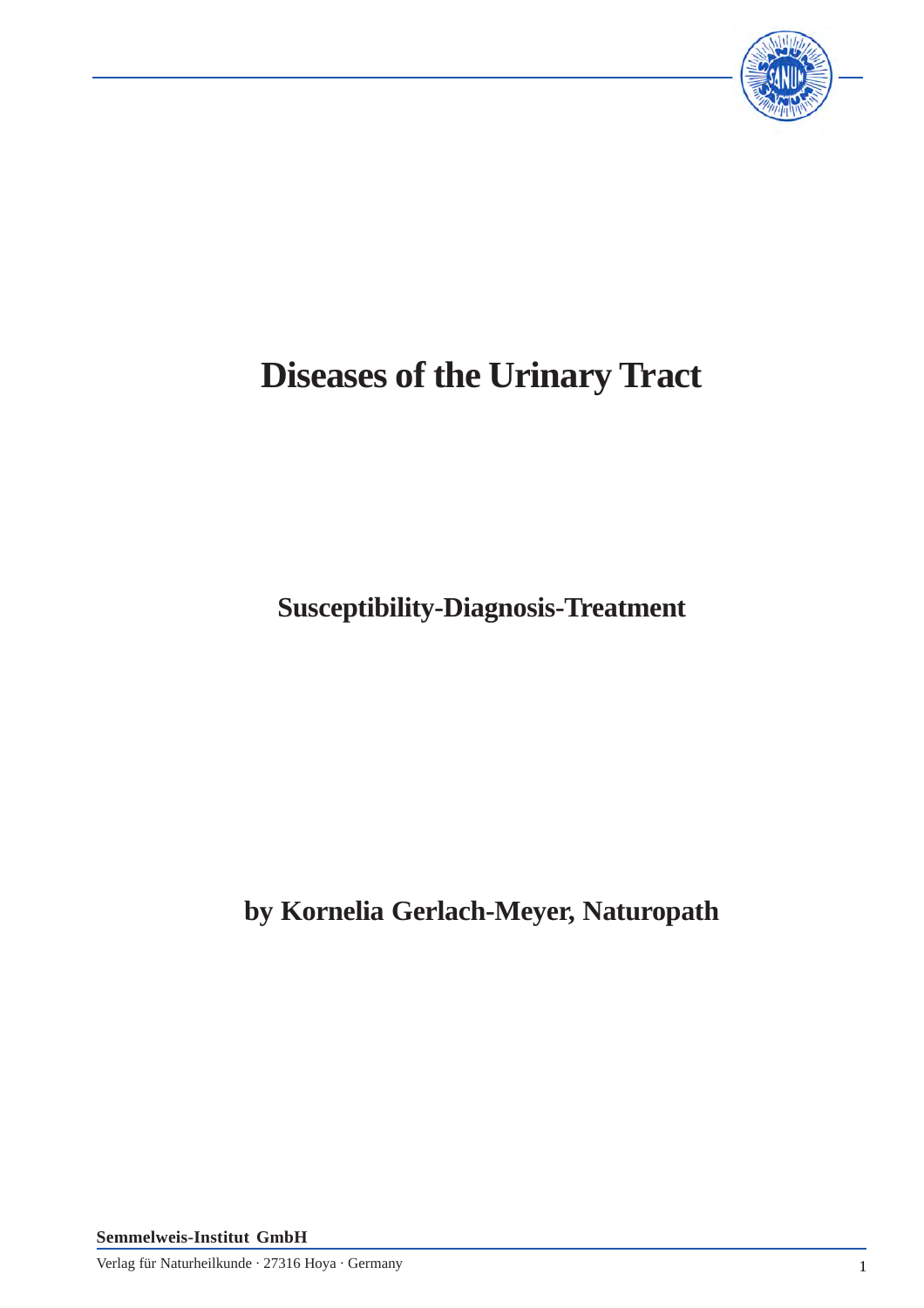

Many patients with diseases of the urinary tract, whether acute or chronic/recurring, seek the assistance of Natural Medicine and, if the remedy is chosen carefully, successful treatment is possible without antibiotics being given. Particularly in the case of chronic/ recurring infections, it is very helpful not only to look for symptoms and causes, but also - before treatment begins - to consider a few basic principles:

According to Chinese Medicine, disease pictures of the genitourinary tract belong to the Kidney-Bladder meridian. The following are assigned to the Kidney-Bladder meridian (Water element):

- **• Organs:** skeleton, genitourinary tract
- **• Taste:** salty
- **• Temperature:** cold
- **• Sensory organ:** ear
- **• Emotions:** fear/need of security
- **• Time axis:** past

People with Water-element disorders may lack stability to some degree, at times at least; they prefer their food well salted and tend to have cold (and maybe damp) feet. There is a latent anxiety and a tendency to cling to the past or be unable to let it go. As an organ occurring in pairs, of course the kidney has a relationship to partner and partnership, but this need not necessarily be the spouse or partner. It may concern one's relationship to other significant persons in one's immediate surroundings.

## **Examination Methods**

It goes without saying that a thorough case-taking and diagnosis is the starting point of any treatment. Here, the first tool of choice is the classic urine testing stick, to establish the presence of erythrocytes, leucocytes, nitrites and protein in the urine. It is indispensable to use a testing strip which also measures the density. Watery urine (e.g. density 1005) provides less information than concentrated urine (density 1020 upwards). Also, the urine should be as fresh as possible; because of this I request my patients, on the day when they are to visit me, exceptionally to drink very little, so that the urine is fresh and concentrated. For me, urine that they bring with them is too old.

The classic laboratory blood test offers important hints and should be set up at the very least if there is any suspicion of renal involvement: creatinine, ESR, CRP, leucocyte count and maybe electrophoresis are important parameters. Where there are chronic renal events the approximate GFR (glomerular filtration rate) should be established, using the Cockroft-Gault formula:

| $GFR = -$                    | $(140 \text{-age})$ x weight x FG |
|------------------------------|-----------------------------------|
|                              | Creatinine x 72                   |
| FG: Women = $0.85 /$ Men = 1 |                                   |

Further investigative methods include percussion (sensitivity of the renal area to tapping, when there is renal disease), and physiognomy analysis of the renal and bladder zones in the face (see Fig. 1). Whitish, swollen areas are signs of congestion, flushed areas are a sign of irritation, possibly inflammation, bluish discoloration is found in cases of strain and over-exertion.



*Fig. 1: Physiognomy Analysis, Kidneys and Bladder*

The hand, too, affords good hints where there are chronic processes or one is searching for weak points (See Fig. 2).

If the distal phalanx of the ring finger is bent sideways, this suggests a predisposition to renal illness. If the medial phalanx of the ring finger is mis-shapen like an egg-timer, this is something that is encountered more frequently in people with a tendency to problems in their relationships. So-called half-and-half nails (i.e. white half-moon, light portion of nail, dark portion of nail, white distal portion) are seen in cases of renal insufficiency and toxic urine. In such cases, as well as acute treatment, eliminative measures are absolutely necessary!

Eliminative treatment from the Phœnix Co., to last 4-6 weeks:

- 3 days, Phœnix Silybum spag. 60-80 drops to 1-1.5 liters of still spring water
- 3 days Phœnix Solidago spag. ditto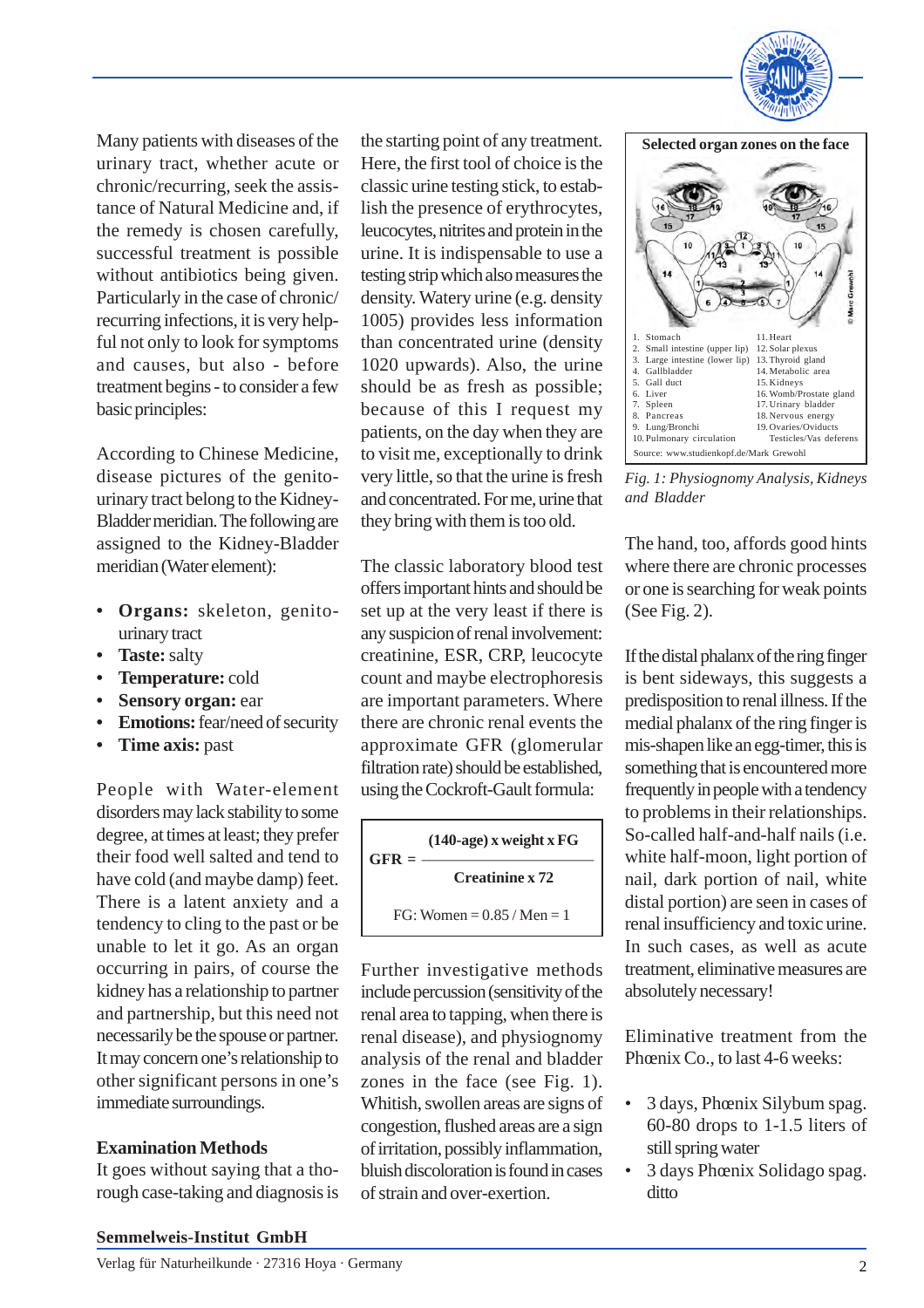



*Fig. 2: Kidney signs in the hand (source: Gerlach-Meyer): Distal phalanx of ring finger bent sideways, and egg-timer-shaped medial phalanx of ring finger.*

• 3 days Phœnix Urtica-ars spag. ditto

then recommence.

For those who perform dark-field blood analysis, diseases of the kidneys and bladder manifest inter alia through the presence of Aspergillus symplasts and crystals. Following the conclusion of successful treatment these phenomena are markedly reduced or have completely disappeared (See Figs. 3 and 4).

The ear, too, may be included in the diagnosis. Firstly, the organ zones for kidneys/bladder are examined for anythig untoward:

- **1. Flushing** (sign of irritation)
- **2. Pallor** (sign of weakness)
- **3. Scaliness** (dehydration, lack of energy)
- **4. Swelling up** (congestion)

Then, the points in question are examined using Gleditsch's Very Point method (= gentle tapping of the appropriate area of the ear using the point of an acupuncture needle). Painfulness or drops of blood emerging indicate that the point requires treatment. The selected points are punctured with needles that have been dipped in Metasolidago® S (from Meta Fackler), and the needles are left in place for 20 minutes. If, after this, the removal of the needles is not easy (i.e. not without vigorous pulling), then they remain in place for a further 5-10 minutes.



*Fig.3: White crystals*



*Fig.4: Aspergillus symplasts*



*Fig. 5: Auricular Acupuncture points* ICR, both sides

The points in question are (see Fig. 5):

• **Omega 2**

balancing, relationship with people/surroundings

- **Shenmen** analgesic, calming, antiphlogistic
- **Kidneys** organ point
- **Bladder** organ point
- **Zero point** spasmolytic
- **Gerome 29b** de-stressing point, balancing
- **Anxiety/Care** anxiety states, care

A further diagnostic and therapeutic possibility is to test for pain on pressure of the Weihe points, followed by urtication-injection using Metasolidago® S (from Meta Fackler). The following are the points concerned (see Fig. 6):

• **Nitricum acidum** Weihe point 18

behind the centre of the upper edge of the clavicle in the supraclavicular fossa, only on the left

• **Borax**

Weihe point  $33$  (= Kidney 26) 1. ICR parasternal, only on the right

- **Cantharis** Weihe point 122 medial edge of the scapula, lower edge of the 12<sup>th</sup> rib, both sides
- **Colocynthis** Weihe point 123 Trochanter, both sides.
- **Solidago** Weihe point 121 Medial edge of scapula, 11.

## **Semmelweis-Institut GmbH**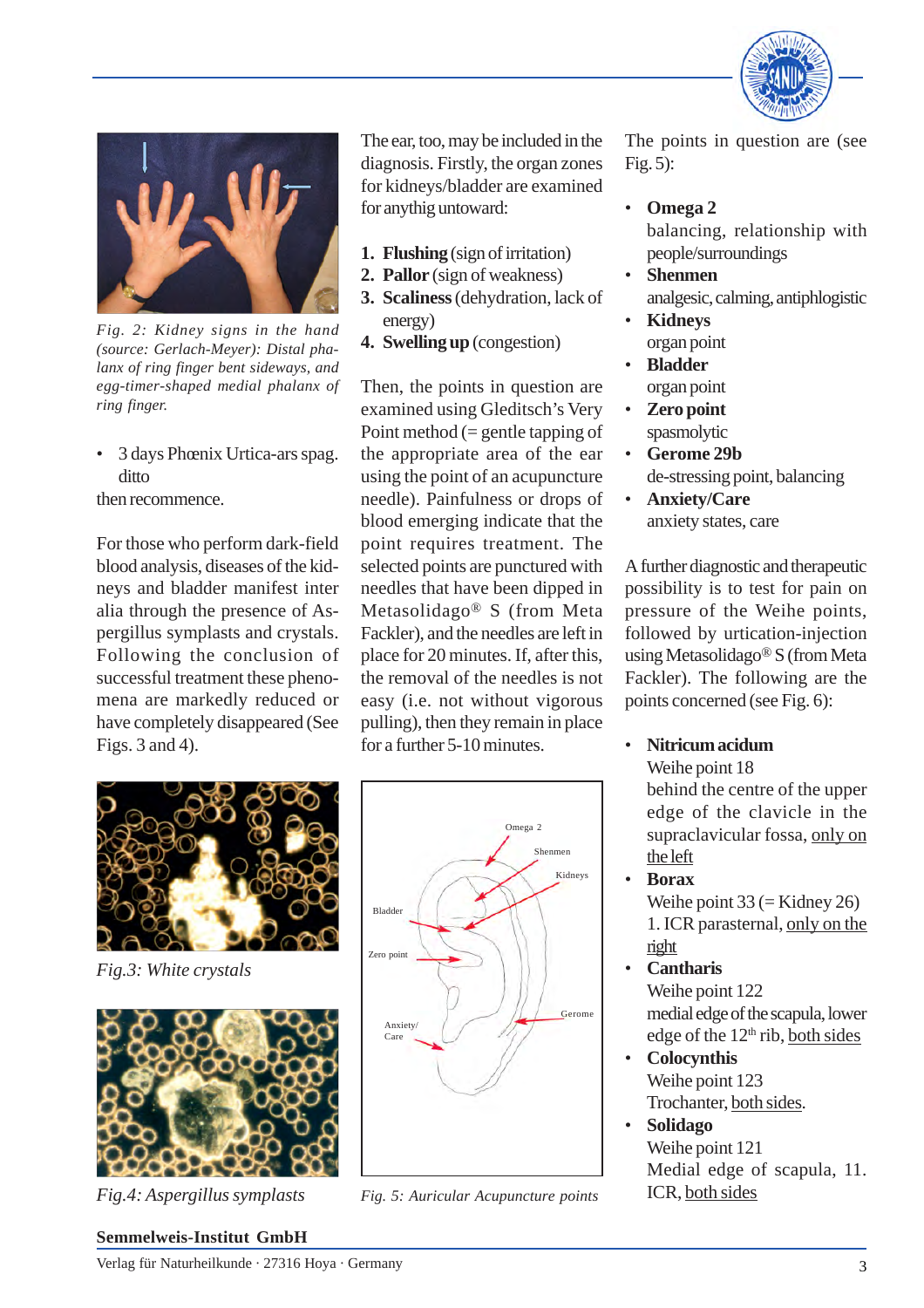

## • **Terebinthina**

Weihe point 120 Lower angle of scapula, 9. ICR, both sides

As a rule, 4-6 points are painful on pressure, and these are urticated using 0.1 - 0.2 ml per puncture. When urticating these points, it is important to remain strictly intracutaneous, if the optimum cutivisceral stimulus is to be achieved. A perfect urtication looks like a midge-bite; the pores of the skin can be clearly recognised. If that is not the case, then one is working too deep in the tissue. In chronic infections these points are urticated at weekly intervals, in acute inflammations two or three times a week. SANUM treatment is carried out according to Tables 1 and 2, and continued as follows.

At the end of 30 days, the suppositories are replaced by SAN-KOMBI 5X drops: each day 2 drops in each nostril and then inhale deeply several times; also 2 drops to be massaged into each groin.

- 15 drops FORMASAN twice a day
- Twice a day, 2 drops of NOTAKEHL 5X in each nostril, and 4 drops massaged into the lower abdomen
- 1 suppository PEFRAKEHL 3X before retiring to bed at night.
- 80 drops of Metasolidago® S (from Meta Fackler) in 1 1.5 liters of still spring water, to be drunk in the course of the day.
- Moist, warm salt packs (see Table 4 for instructions); absolutely no cold stimuli!
- As homœopathic single remedies, possibly in addition:
	- Stinking urine: Borax 4X 4 times a day 1 tablet or 7 granules
- Urine smelling of violets: Terebinthina 6X, 4 times a day 1 tablet or 7 granules
- Urine like a horse's urine: Nitricum ac. 6X 4 times a day 1 tablet or 7 granules

*Table 1: Recommended treatment in acute cystitis*

- 2 SANUVIS tablets in the morning
- 2 CITROKEHL tablets in the evening
	- On alternating days, 1 suppository of NIGERSAN 3X, MUCOKEHL 3X or EXMYKEHL 3X before retiring to bed at night.
- Once a week, 1 capsule of LATENSIN 4X before retiring to bed at night.
- Twice a day, 10 drops of Metabiarex<sup>®</sup> N (from Meta Fackler)
- Moxa at Kidney points 4+6. GB 25 (once a week)
- Cupping in the bladder zone (once a week)

*Table 2: Recommended treatment in chronic relapsing cystitis*

SANUVIS and CITROKEHL are continued: 2 tablets of each once a day.

At the end of a further 30 days, a dark-field blood investigation is carried out, both as a check-up and to check on the levels specific to the practice.

The following additional measures will strengthen and stimulate the kidneys:

- low-protein diet
- massaging the feet with ointments to improve the blood-supply (e.g. Kalantol Vital-Öl, from Phœnix)
- Kidney packs (see Table 4, for packs)
- Mustard foot-baths (1-2 dsp. mustard powder to c. 5 l. water)
- Tisane of Bearberry (Uva ursi), Goose-grass (Galium), Dandeli-



*Fig. 6: Weihe figures, Kidneys/Bladder*

# **Semmelweis-Institut GmbH**